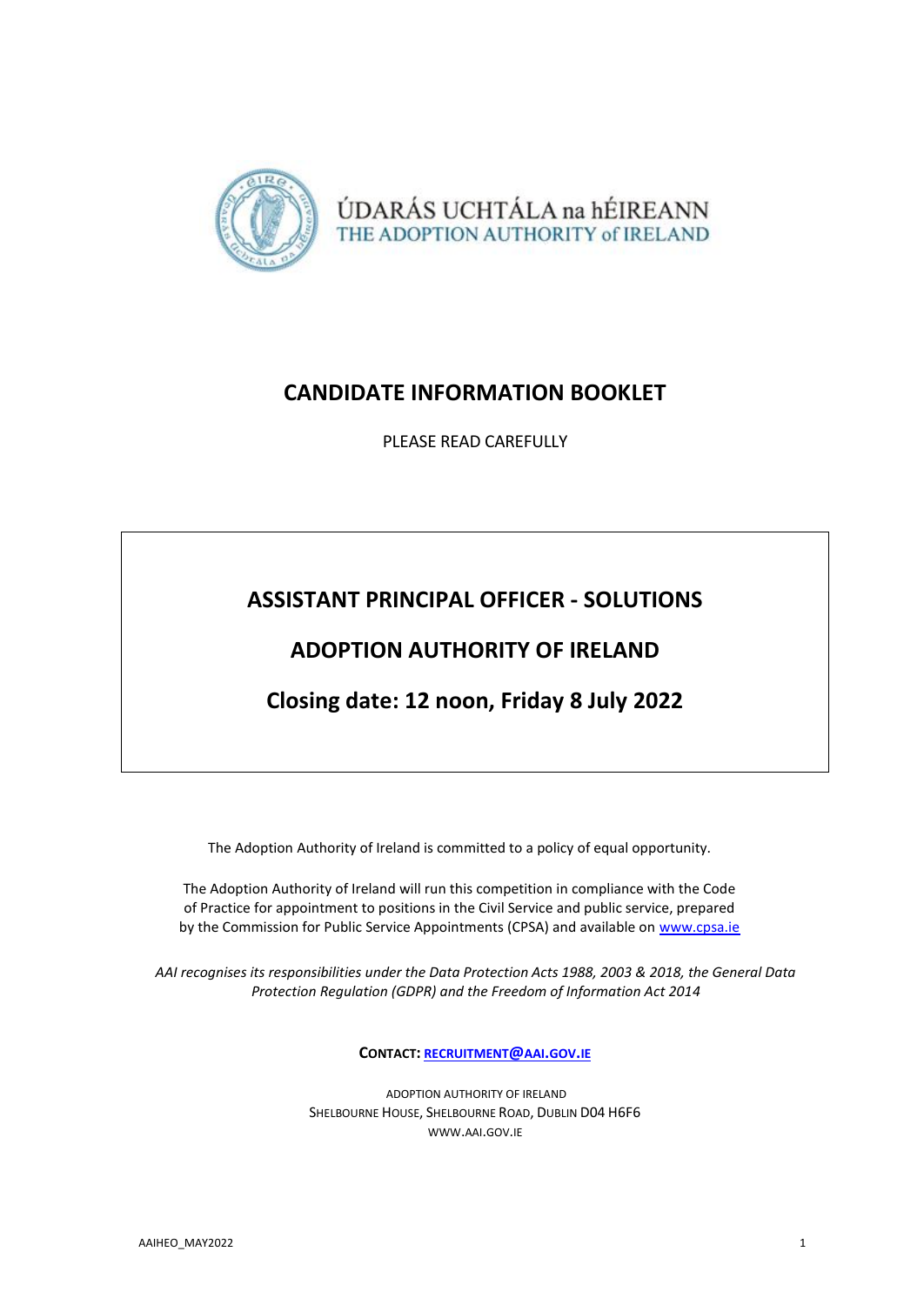| <b>TITLE OF POSITION:</b> | <b>Assistant Principal Officer</b>                                                                                                                                                                                                                                                                                                |
|---------------------------|-----------------------------------------------------------------------------------------------------------------------------------------------------------------------------------------------------------------------------------------------------------------------------------------------------------------------------------|
| <b>REPORTING TO:</b>      | Director of Information Services & Records                                                                                                                                                                                                                                                                                        |
| <b>OFFICE:</b>            | Adoption Authority of Ireland                                                                                                                                                                                                                                                                                                     |
| LOCATION:                 | The Adoption Authority is currently based in one location in Ballsbridge.<br>Blended working is available with the position, subject to the nature of the<br>assigned duties. In due course the Authority, or part of the Authority, may<br>relocate to one or more sites and some staff will be relocated to the new<br>site(s). |

### **Overview of the Adoption Authority of Ireland**

The Adoption Authority of Ireland (AAI), established on 1 November 2010 under the Adoption Act 2010, is an independent quasi-judicial body under the aegis of the Department of Children, Equality, Disability, Integration and Youth (DCEDIY). The Authority is also, in line with The Hague Convention on the Protection of Children and Co-operation in Respect of Intercountry Adoption, the central authority for intercountry adoption in Ireland. The purpose of the Adoption Act 2010 is to improve standards in both domestic and intercountry adoption. For further information visit [www.aai.gov.ie](http://www.aai.gov.ie/)

The Authority is responsible for granting all domestic adoption orders and for granting all declarations of eligibility and suitability to prospective adopters in advance of their adopting abroad and in Ireland. The Adoption Authority of Ireland is responsible for registering and supervising all adoption service providers and for maintaining the Register of Accredited Bodies, which is the list of providers accredited by the Authority. The Authority maintains the Register of Intercountry Adoptions, (RICA), in which details of inter-country adoptions are entered. The Authority also maintains the Contact Preference Register, CPR. For more details on the Authority please refer to our website at [www.aai.gov.ie](http://www.aai.gov.ie/)

#### **Assistant Principal Officer**

Assistant Principal Officer, reporting to the Director of Information Services and Records, will be required to develop a strong relationship with the Management Team, clearly understanding their mission, challenges and initiatives. The Assistant Principal Officer will collaborate regularly with executive and senior level management regarding the development and administration of strategic services and actively contribute to the development and implementation of the Authority's objectives and strategies.

#### **Duties and Responsibilities**

The Assistant Principal Officer will be responsible for the Solutions Team in the Information Services and Records Division. The successful candidate will be expected to have strong functional skills and demonstrate leadership qualities and well developed management skills, with the ability to develop teams and manage staff. They will also be expected to have an ability to build effective relationships with other organisations and stakeholders, and to apply judgement and flexibility in a challenging and fast moving environment.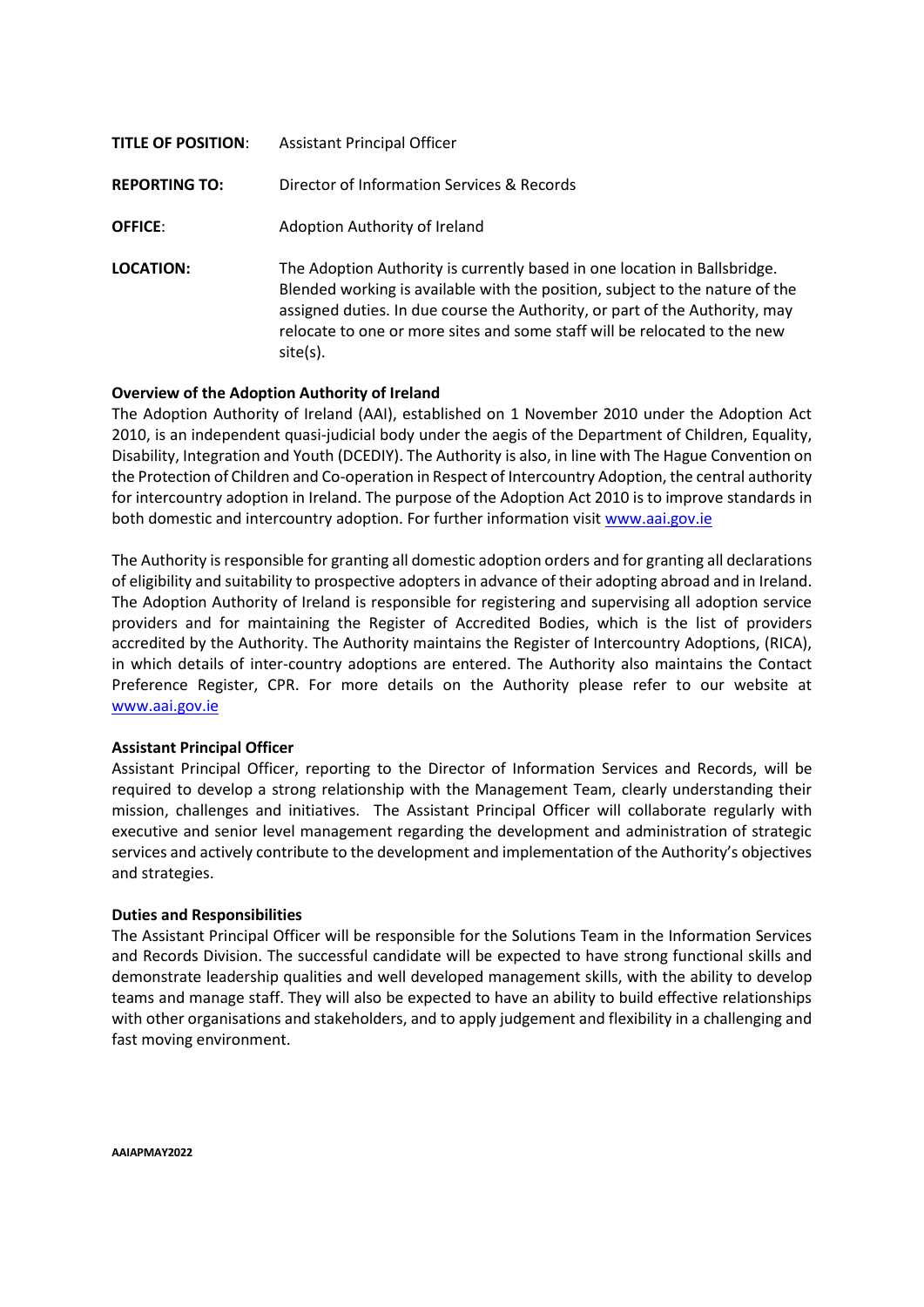- Lead on the development of organisation's Information Security activities with a special focus to identify, update, develop and tailor the necessary policy documents, process / procedural documents and controls to AAI needs and ensuring alignment with the Government's Cyber Security Baseline Standards.
- Managing access control and permissions for digital information handled by AAI staff and contractors;
- Oversee ICT risks and incidents, ensuring risks and incidents are managed, mitigated, resolved and reported on.
- Lead and manage Information Security Audits and vulnerability assessment working in conjunction with ICT personnel, OGCIO and external Auditors.
- Supervise the development and delivery of training/on-boarding of staff to the AAI solutions;
- Gathering functional & non-functional requirements for new business solutions and liaising with support providers to convey AAI business needs clearly and accurately;
- Leading the upgrades and rollout of new version/build releases of AAI digital solutions;
- Manage and monitor user acceptance testing (UAT) and quality assurance of all AAI solutions;
- Providing oversight and supervision of data cleansing and migration of unstructured information from legacy systems;
- Ongoing configuration and development of metadata and taxonomies for the various AAI functions across various solutions and platforms to deliver utility and uniformity;
- Manage and monitor solutions team resolution of service issues and development requests by AAI staff;
- Leading the procurement of digital solutions for the AAI
- Serve as Open Data Officer for the AAI with responsibility for recurring/regular data audits, publication schemes, and open data requests.
- Any other duties as may be assigned.

## **REQUIREMENTS**

## **Character**

Each candidate must be of good character.

## **Health**

Each candidate shall be in a state of health such as would indicate a reasonable prospect of ability to render regular and efficient service.

## **Key Responsibilities**

The Assistant Principal Officer is expected to demonstrate the ability to

- Lead a team:
- Address performance issues if they arise;
- Develop and implement new ways of working effectively to meet objectives;
- Gather and analyse information from relevant sources, weighing up a range of critical factors;
- Take account of any broader issues and related implications when making decisions;
- Put forward solutions to address problems;
- Successfully manage a range of different projects and work activities at the same time;

**AAIAPMAY2022** Present information clearly, concisely and confidently when speaking and in writing.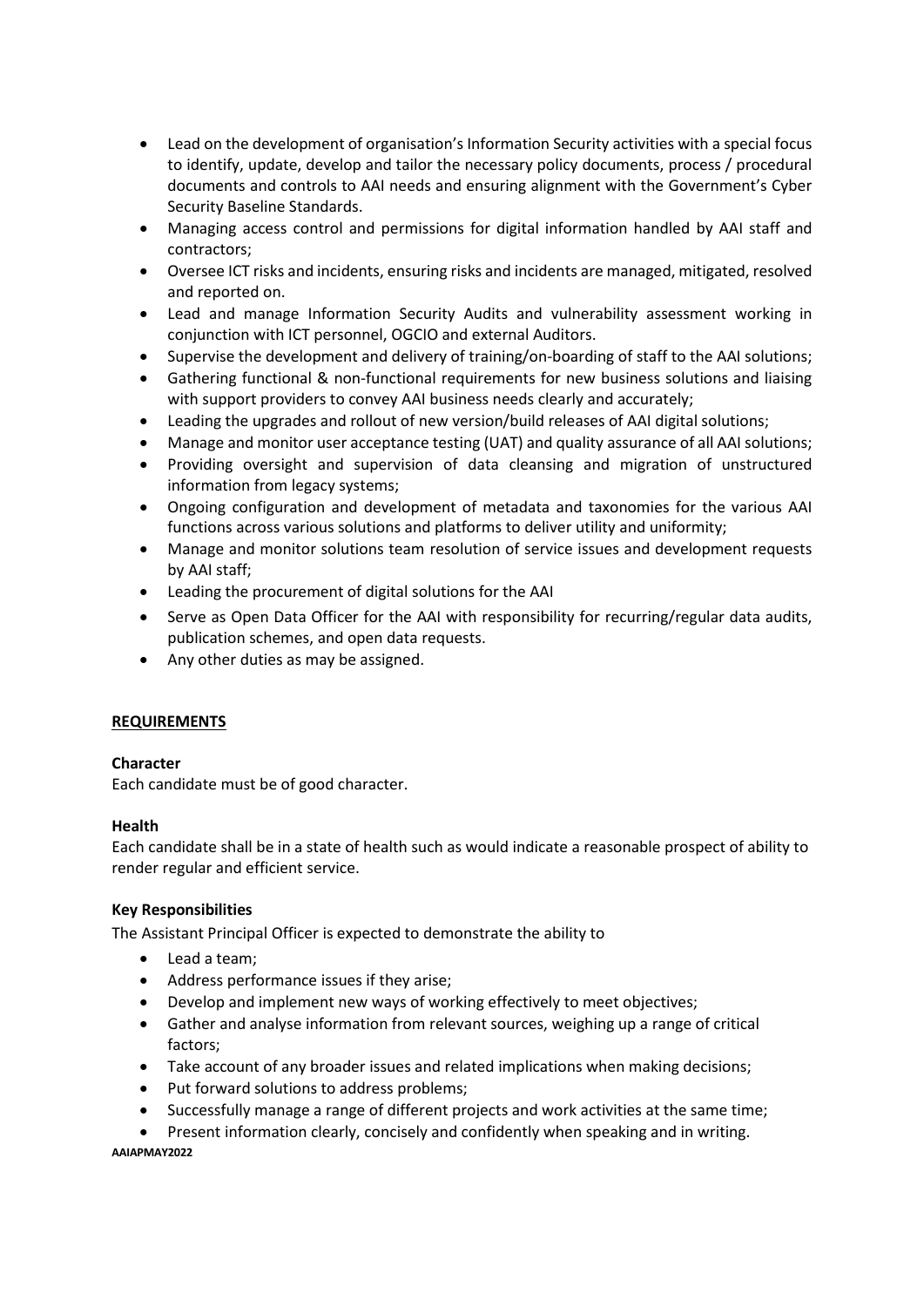## **Essential Experience**

 10 years directly relevant hands-on experience in ICT / digital solutions with a focus on databases combined with a qualification at Level 6 on the NFQ major award, or higher **OR**

5 years directly relevant ICT / digital solutions experience combined with a qualification at Level 8 on the NFQ major award (i.e. honours degree), or higher, with computing/computational modules taken in the final year.

- Have a minimum of 3 years' experience in line managing a ICT team/unit including, performance management, setting direction and career development;
- Excellent written and verbal communication skills and presentation skills;
- Ability to work on own initiative, highly organised and details-oriented;
- Knowledge of digital records management good practice
- Experience of successfully managing a range of work projects at the same time.

## **Desirable Skills and Knowledge:**

- Experience of ICT service management, preferably with ITIL certification
- **•** Experience of ICT Scrum Master role;
- Experience of ICT Agile methodology;
- Public Procurement experience;
- Experience of working with legislation;
- Broad knowledge of Irish Public Sector.

**Note:** The functions and responsibilities assigned to this position are based on the current stated role and may be changed from time to time. The person appointed requires the flexibility to fulfil other roles and responsibilities at a similar level within the Authority.

## **Remuneration:**

**Salary Grade:** Assistant Principal Officer (rates as at 01 February 2022).

## **Salary Scale PPC:**

€70,399 – €72,991 – €75,620 – €78,258 – €80,891 – €82,409 – LSI 1 €85,067 – LSI 2 €87,734

**Personal pension contribution (PPC) rate.** This salary is payable to an individual who is required to make a personal pension contribution (PPC) to their main pension (in general those persons whose initial appointment to the Public Service is on or after 6th April 1995).

## **Annual Leave:** 30 days per annum. This allowance is subject to the usual conditions regarding the granting of annual leave in the authority, is based on a five-day week and is exclusive of the usual public holidays.

## **Note:**

- Entry will be at the minimum point of the scale and will not be subject to negotiation;
- If immediately prior to appointment the appointee is already a serving Civil Servant or Public Servant and is on a pay scale which is the equivalent of the pay scale advertised, consideration will be given to entry at their existing point on the scale;
- The rate of remuneration may be adjusted from time to time in line with Government pay policy;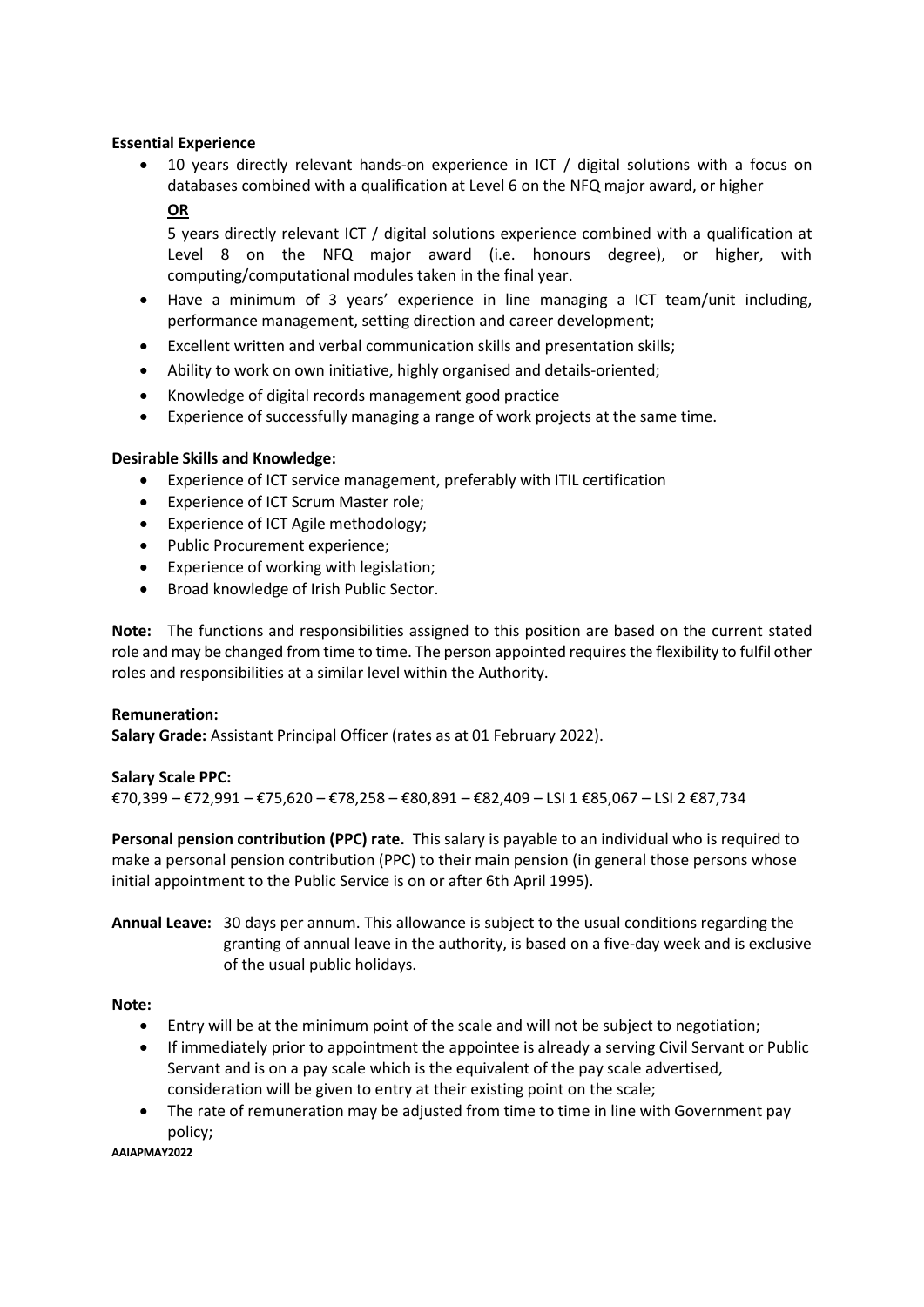You will agree that any overpayment of salary, allowances, or expenses will be repaid by you in accordance with Circular 7/2018: Recovery of Salary, Allowances, and Expenses Overpayments made to Staff Members/Former Staff Members/Pensioners.

**Contract:** Permanent Contract

- **Attendance:** Hours of attendance will be fixed from time to time but will amount to not less than 37 hours net of lunch breaks, Monday to Friday.
- **Probation:** This role will be on a probationary basis for a period of 12 months from the date of commencement of employment.

During the period of probation, the appointee's performance will be subject to review by the Head of the assigned unit to determine whether they:

> (i) have performed in a satisfactory manner, (ii) have been satisfactory in general conduct, and (iii) are suitable from the point of view of health and particular regard to sick leave.

**Outside Employment:** The position will be whole time and the appointee may not engage in private practice or be connected with any outside business, which conflicts in any way with his/her official duties, impairs performance or compromises his/her integrity.

**Sick Leave:** Pay during properly certified sick absence, provided there is no evidence of permanent disability for service, will apply on a pro-rata basis, in accordance with the provisions of the sick leave circulars for the public service.

Officers who will be paying Class A rate of PRSI will be required to sign a mandate authorising the Department of Social Protection to pay any benefits due under the Social Welfare Acts directly to the Adoption Authority of Ireland. Payment during illness will be subject to the officer making the necessary claims for social insurance benefit to the Department of Social Protection within the required time limits.

#### **Superannuation:**

The successful candidate will be offered the appropriate superannuation terms and conditions as prevailing in the Adoption Authority Ireland, at the time of being offered an appointment. In general, an appointee who has never worked in the Public Service will be offered appointment based on membership of the Single Public Service Pension Scheme ("Single Scheme"). Full details of the Scheme are at [www.singlescheme.gov.ie](http://www.singlescheme.gov.ie/)

Were the appointee has worked in a pensionable (non-Single Scheme) public service job in the 26 weeks prior to appointment or is currently on a career break or special leave with/without pay, different terms may apply. The pension entitlement of such appointees will be established in the context of their public service history.

The key provisions attaching to membership of the Single Scheme are as follows: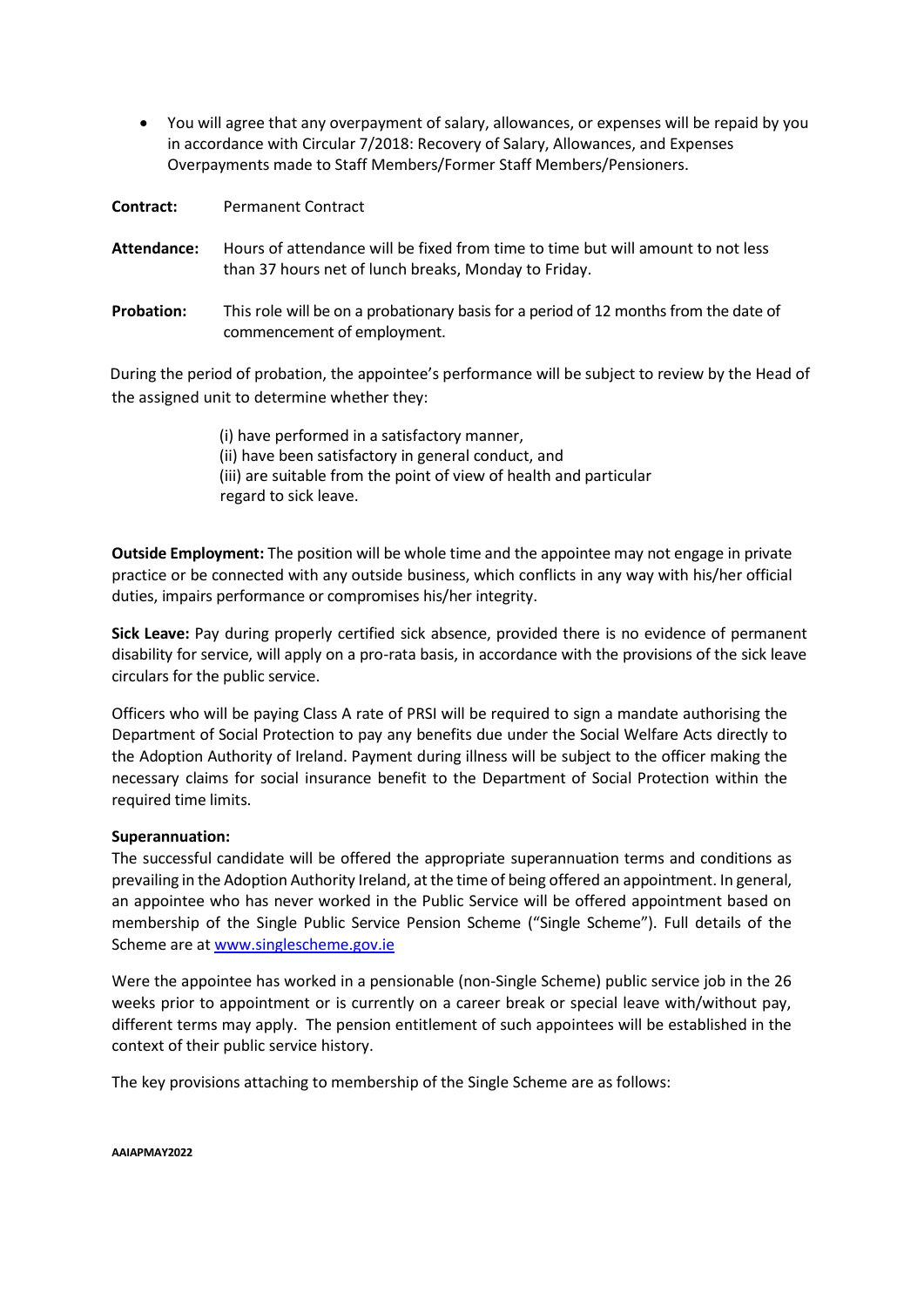- **Pensionable Age**: The minimum age at which retirement benefits are payable is the same as the age of eligibility for the State Pension, currently 66 years.
- **Retirement Age**: Scheme members must retire on reaching the age of 70 years.
- Career average earnings are used to calculate benefits (a pension and lump sum amount accrue each year and up-rated each year by reference to CPI)
- Post retirement pension increases are linked to CPI

### **Pension Abatement**

If the appointee was previously employed in the Civil Service and is in receipt of a pension from the Civil Service normal abatement rules will apply. However, if the appointee was previously employed in the Civil Service and awarded a pension under voluntary early retirement arrangements (other than the Incentivised Scheme of Early Retirement(ISER) orthe Department of Health Circular 7/2010 VER/VRS which, as indicated below, renders a person ineligible for the competition) the entitlement to that pension will cease with effect from the date of reappointment. Special arrangements will, however be made for the reckoning of previous service given by the appointee for the purpose of any future superannuation award for which the appointee may be eligible. If the appointee was previously employed in the Civil Service or in the Public Service please note that the Public Service Pensions (Single Scheme and Other Provisions) Act 2012 includes a provision which extends abatement of pension for all Civil and Public Servants who are re-employed where a Public Service pension is in payment. This provision to apply abatement across the wider public service came into effect on 1 November 2012. This may have pension implications for any person appointed to this position who is currently in receipt of a Civil or Public Service pension or has a preserved Civil or Public Service pension which will come into payment during his/her employment in this position.

### **Department of Education and Skills Early Retirement Scheme for Teachers Circular 102/2007**

The Department of Education and Skills introduced an Early Retirement Scheme for Teachers. It is a condition of the Early Retirement Scheme that with the exception of the situations set out in paragraphs 10.2 and 10.3 of the relevant circular documentation, and with those exceptions only, if a teacher accepts early retirement under Strands 1, 2 or 3 of this scheme and is subsequently employed in any capacity in any area of the public sector, payment of pension to that person under the scheme will immediately cease. Pension payments will, however, be resumed on the ceasing of such employment or on the persons 60th birthday, whichever is the later, but on resumption, the pension will be based on the persons actual reckonable service as a teacher (i.e. the added years previously granted will not be taken into account in the calculation of the pension payment).

#### **Ill-Health-Retirement**

Please note that where an individual has retired from a Civil/Public Service body on the grounds of illhealth his/her pension from that employment may be subject to review in accordance with the rules of ill-health retirement within the pension scheme of that employment.

#### **Prior Public Servants**

While the default pension terms, as set out in the preceding paragraphs, consist of Single Scheme membership, this may not apply to certain appointees. Full details of the conditions governing whether or not a public servant is a Single Scheme member are given in the Public Service Pensions (Single Scheme and other Provisions) Act 2012. However the key exception case (in the context of this competition and generally) is that a successful candidate who has worked in a pensionable (non-single scheme terms) capacity in the public service within 26 weeks of taking up appointment, would in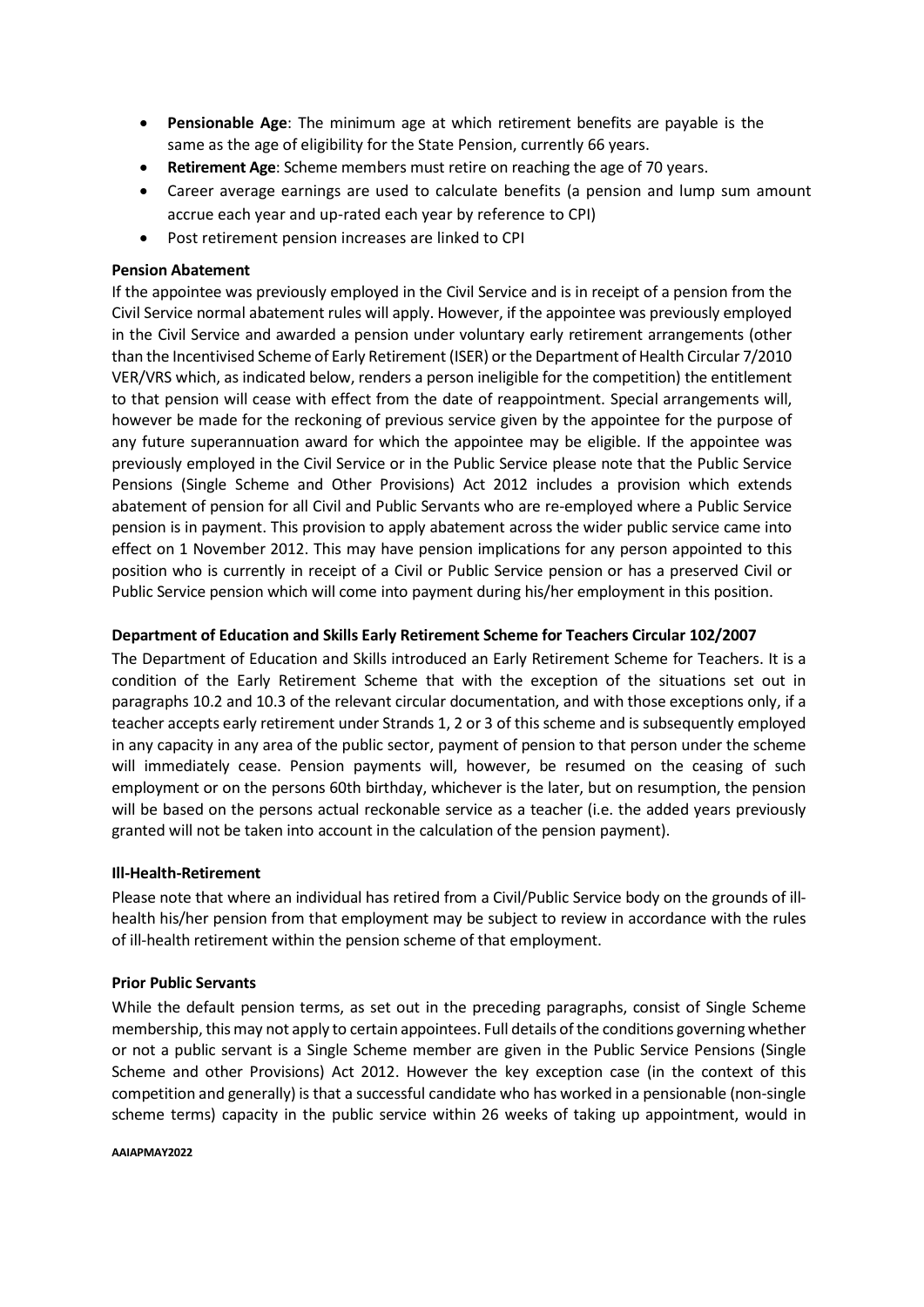general not become a member of the Single Scheme. In this case such a candidate would instead be offered membership of the pension scheme for non- established civil servants ("Non-Established State Employee Scheme"). This would mean that the abatement provisions at (c) above would apply, and in addition there are implications in respect of pension accrual as outlined below:

## **Pension Accrual**

A 40-year limit on total service that can be counted towards pension where a person has been a member of more than one existing public service pension scheme would apply. This 40-year limit, which is provided for in the Public Service Pensions (Single Scheme and other Provisions) Act 2012 came into effect on 28 July 2012. This may have implications for any appointee who has acquired pension rights in a previous public service employment.

## **Additional Superannuation Contribution**

This appointment is subject to the Additional Superannuation Contribution (ASC) in accordance with the Public Service Pay and Pensions Act 2017. Note: ASC deductions are in addition to any pension contributions required under the rules of your pension scheme.

For further information in relation to the Single Public Service Pension Scheme for Public Servants please see the following website: <http://www.per.gov.ie/pensions>

## **Important notice:**

**The above represents the principal conditions of service and is not intended to be the comprehensive list of all terms and conditions of employment which will be set out in the employment contract to be agreed with the successful candidate.**

## **Eligibility to Compete**

Candidates should note that eligibility to compete is open to citizens of the European Economic Area (EEA). The EEA consists of the Member States of the European Union along with Iceland, Liechtenstein and Norway. Swiss citizens under EU agreements may also apply.

A candidate who is in doubt with regard to their eligibility to compete should consult the Department of Enterprise, Trade & Employment.

## **Incentivised Scheme for Early Retirement (ISER):**

It is a condition of the Incentivised Scheme for Early Retirement (ISER) as set out in Department of Finance Circular 12/09 that retirees, under that Scheme, are debarred from applying for another position in the same employment or the same sector. Therefore, such retirees may not apply for this position.

## **Collective Agreement - Redundancy Payments to Public Servants:**

The Department of Public Expenditure and Reform letter dated 28th June 2012 to Personnel Officers introduced, with effect from 1st June 2012, a Collective Agreement which had been reached between the Department of Public Expenditure and Reform and the Public Services Committee of the ICTU in relation to ex-gratia Redundancy Payments to Public Servants. It is a condition of the Collective Agreement that persons availing of the agreement will not be eligible for re-employment in the public service by any public service body (as defined by the Financial Emergency Measures in the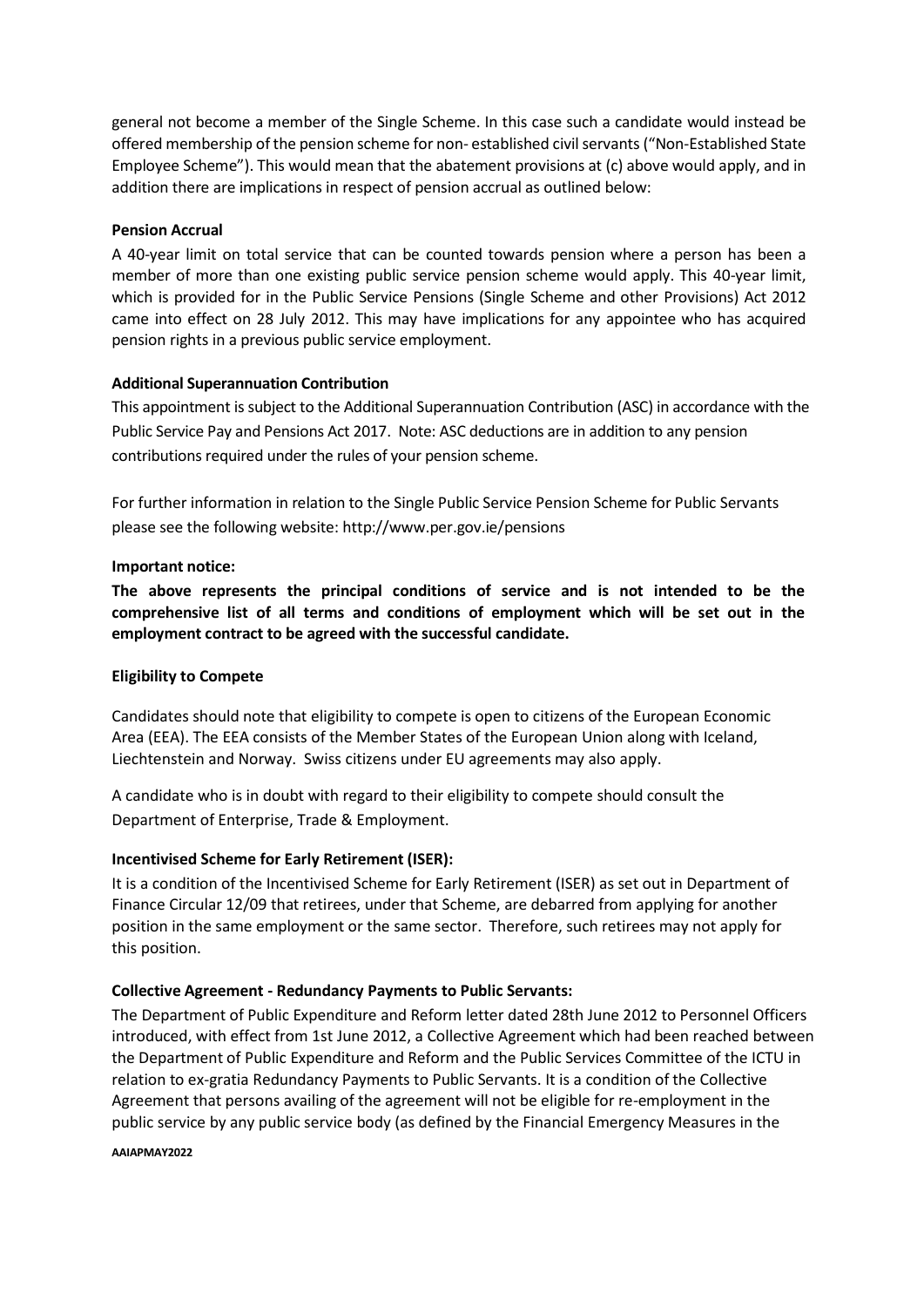Public Interest Acts 2009 – 2011) for a period of 2 years from termination of the employment. Thereafter the consent of the Minister for Public Expenditure and Reform will be required prior to reemployment. People who availed of this scheme and who may be successful in this competition will have to prove their eligibility (expiry of period of non-eligibility) and the Minister's consent will have to be secured prior to employment by any public service body.

## **Department of Health and Children Circular (7/2010):**

The Department of Health Circular 7/2010 dated 1 November 2010 introduced a Targeted Voluntary Early Retirement (VER) Scheme and Voluntary Redundancy Schemes (VRS). It is a condition of the VER scheme that persons availing of the scheme will not be eligible for reemployment in the public health sector or in the wider public service or in a body wholly or mainly funded from public moneys. The same prohibition on re-employment applies under the VRS, except that the prohibition is for a period of 7 years, after which time any re-employment will require the approval of the Minister for Public Expenditure and Reform. People who availed of either of these schemes are not eligible to compete in this competition.

## D**epartment of Environment, Community & Local Government (Circular Letter LG (P) 06/2013):**

The Department of Environment, Community & Local Government Circular Letter LG (P) 06/2013 introduced a Voluntary Redundancy Scheme for Local Authorities. In accordance with the terms of the Collective Agreement: Redundancy Payments to Public Servants dated 28 June 2012 as detailed above, it is a specific condition of that VER Scheme that persons will not be eligible for reemployment in any Public Service body [as defined by the Financial Emergency Measures in the Public Interest Acts 2009 – 2011 and the Public Service Pensions (Single Scheme and Other Provisions) Act 2012] for a period of 2 years from their date of departure under this Scheme. Thereafter, the consent of the Minister for Public Expenditure and Reform will be required prior to re-employment. These conditions also apply in the case of engagement/employment on a contract for service basis (either as a contractor or as an employee of a contractor).

## **Declaration:**

Applicants will be required to declare whether they have previously availed of a public service scheme of incentivised early retirement. Applicants will also be required to declare any entitlements to a Public Service pension benefit (in payment or preserved) from any other Public Service employment and/or where they have received a payment-in-lieu in respect of service in any Public Service employment.

## **SELECTION PROCESS**

## **How to Apply**

Please submit the 2 documents as set out below to **[recruitment@aai.gov.ie](mailto:recruitment@aai.gov.ie)**

- A fully completed Application Form.
- A **cover letter/ personal statement** outlining why you wish to be considered for the post and where you believe your personal attributes, skills, knowledge and experience meet the requirements for the Assistant Principal Officer post.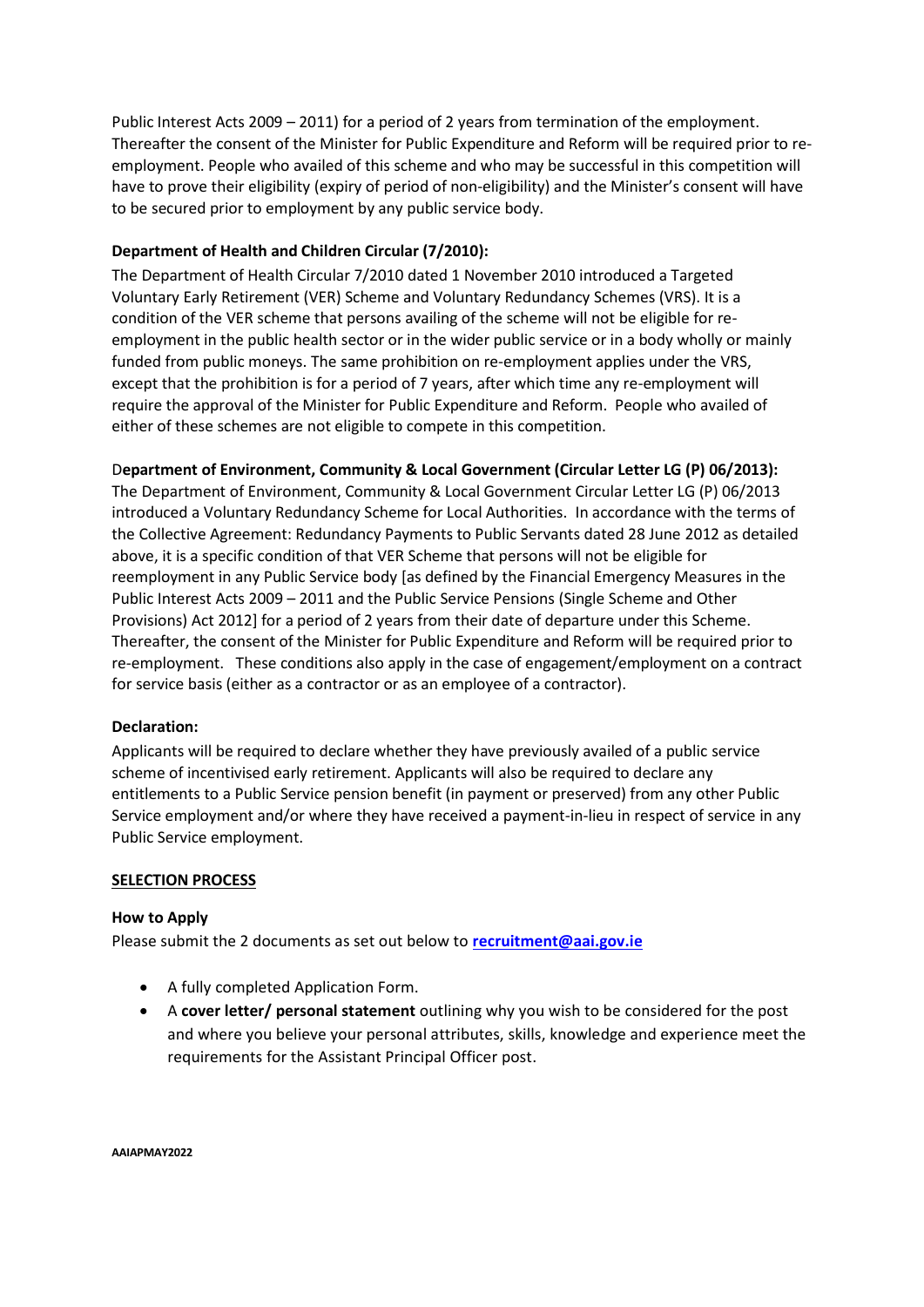Please note that omission of any or part of the 2 requested documents, as set out above, will render the application incomplete. Incomplete applications will not be considered for the next stage of the selection process.

## **The completed application form and the cover letter/personal statement are to be combined and submitted together in one single PDF document.**

Candidates are required to complete an application form and provide details of their experience in five of the competencies required for the role of an Assistant Principal Officer: - *Leadership, Judgement, Analysis and Decision Making, Management & Delivery of Results, Interpersonal and Communication Skills, Specialist Knowledge, Expertise and Self Development–* see Appendix A for descriptions of these 5 competencies.

## **Closing Date**

The closing date and time for applications is 12 noon on Friday 8 July 2022. Applications received in the inbox of [recruitment@aai.gov.ie](mailto:recruitment@aai.gov.ie) after the specified deadline will not be accepted.

## **Selection Methods**

The Adoption Authority will convene an expert board to carry out the competitive stages of the selection process to the highest standards of best practice. The approach employed may include:

- Shortlisting of candidates on the basis of the information contained in their application form & cover letter;
- A competitive competency based interview.

Candidates who are successful at interview may be invited back to a second interview which will include the candidate making a short presentation to the panel.

## **Interview**

Shortlisted candidates will be notified in due course of the confirmed date and time for interviews.

Prior to recommending any candidate for appointment to this position the Authority will make all such enquiries that are deemed necessary to determine the suitability of that candidate. Until all stages of the recruitment process have been fully completed a final determination cannot be made nor can it be deemed or inferred that such a determination has been made.

**Please Note:** You may be required to undertake a medical should you come under consideration for appointment.

## **References**

We would appreciate it if you would start considering names of people who you feel would be suitable referees that we might consult (2 - 3 names and contact details). The referees listed do not have to include your current employer, but should be in a position to provide a reference for you. Please be assured that we will only collect the details and contact referees should you come under consideration at interview stage.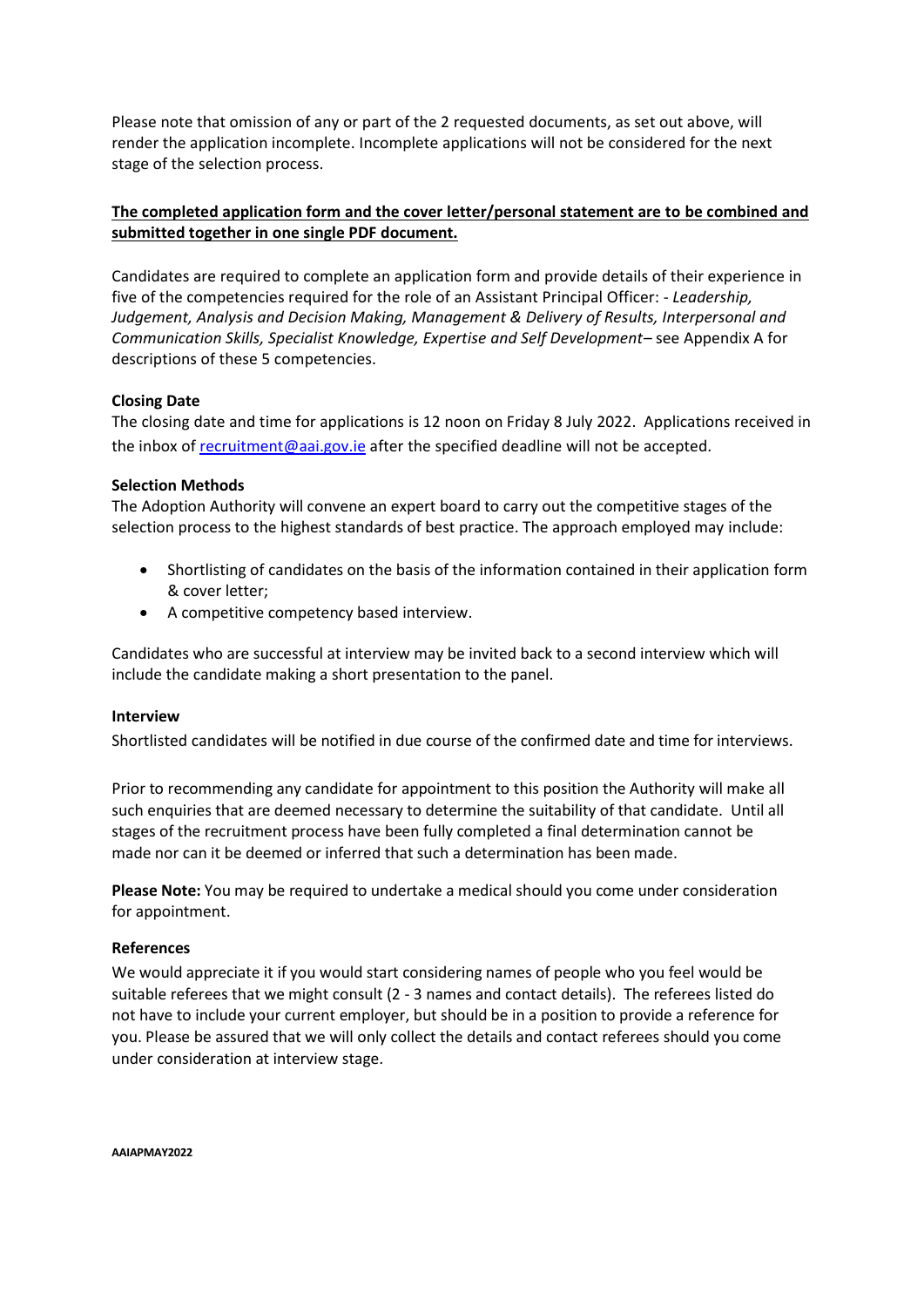The admission of a person to a competition, or invitation to attend interview, or a successful result letter, is not to be taken as implying that the Authority is satisfied that such a person fulfils the requirements or is not disqualified by law from holding the position.

Should the person recommended for appointment decline, or having accepted it, relinquish it, the Authority may at its discretion, select and recommend another person for appointment on the results of this selection process.

Candidates should make themselves available on the date(s) specified by the Authority. The Authority will not be responsible for refunding any expenses incurred by candidates.

## **Panel**

AAI may establish panels of suitably qualified individuals to fill vacancies, which may arise in the various units across the AAI. If a candidate is offered and accepts a position, they must be available to take up that position within a reasonable time frame. The Authority has no foresight as to how many vacancies may be filled over the lifetime of the panel, and potentially candidates may not be reached on the order of merit.

Qualification and placement on a panel is not a guarantee of appointment to a position. Once reached on the panel, a candidate will normally be considered for one position only. Once assigned to a position, a candidate will be removed from the panel will no longer be considered for any future positions. Please note that once an offer of appointment has been accepted a candidate will be removed from the panel and no further offers of appointment will be made. This panel, if created, will remain in place for up to 18 months.

## **Security Clearances**

**Please Note:** You will be required to complete and return a Garda vetting form should you come under consideration for appointment. This form will be forwarded to An Garda Siochána for security checks on all Irish and Northern Irish addresses at which you resided. If you are not successful, this information will be destroyed by the Authority. If you do, therefore, subsequently come under consideration for another position, you may be required to supply this information again.

## **Deeming of candidature to be withdrawn**

Candidates who do not attend for interview or other test when and where required by the Authority, or who do not, when requested, furnish such evidence, as the Authority require in regard to any matter relevant to their candidature, will have no further claim to consideration.

## **The importance of confidentiality**

The Adoption Authority of Ireland may use third party recruitment specialists to manage all or part of the recruitment process on our behalf. We would like to assure you that protecting confidentiality is our number one priority. You can expect, and we guarantee, that all enquiries, applications and all aspects of the proceedings are treated as strictly confidential and are not disclosed to anyone, outside those directly involved in that aspect of the process.

The Adoption Authority of Ireland recognises its responsibilities under the Data Protection Acts 1988, 2003 & 2018, the General Data Protection Regulation (GDPR) and the Freedom of Information Act 2014.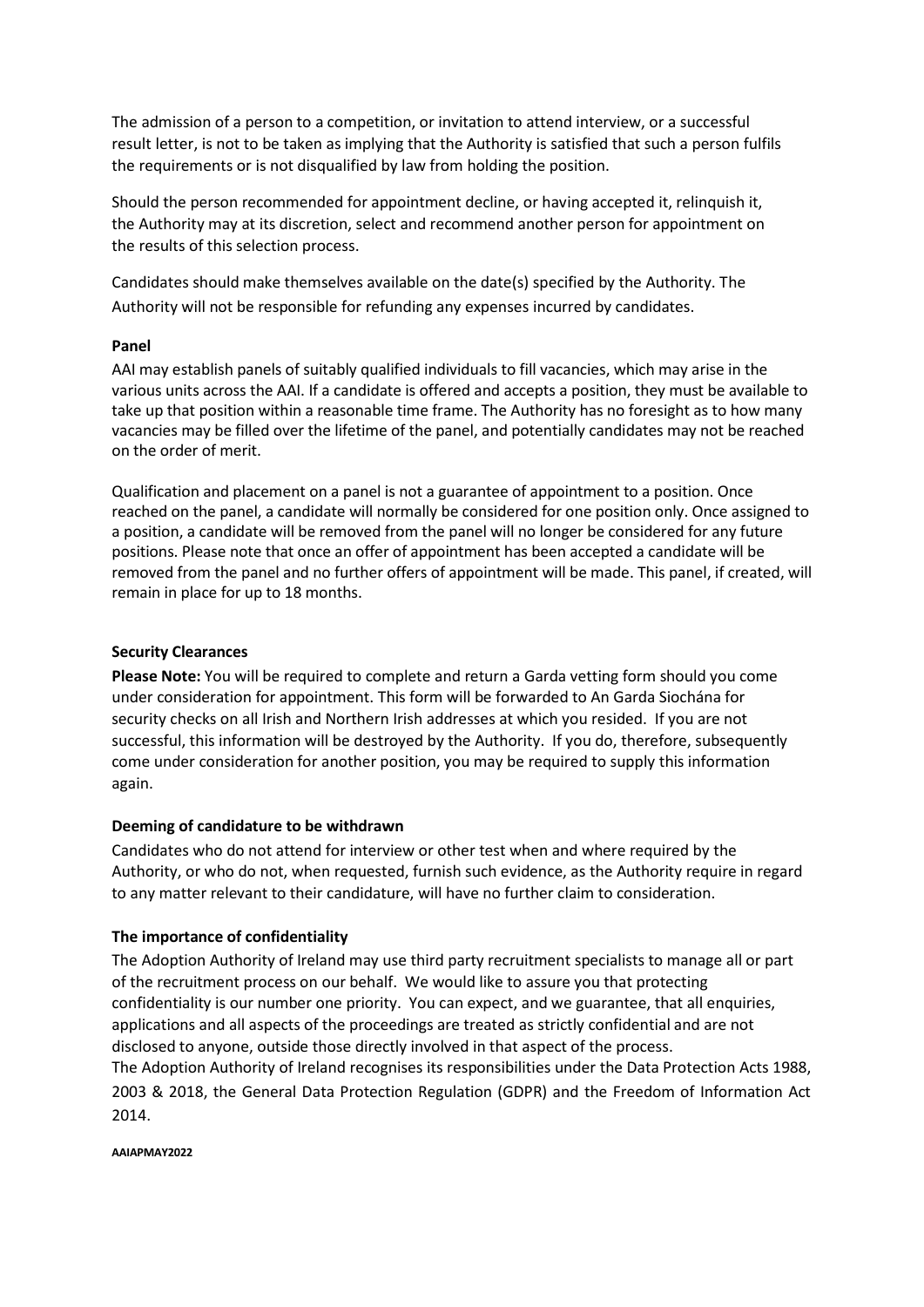## **Review of Decisions**

There are formal procedures set down where a candidate seeks a review of a decision taken in relation to their application. These procedures are set out in the **Code of Practice Appointments to Positions in the Civil and Public Service. A full version of the document is available on the website of the Commission for Public Service Appointments [www.cpsa.ie](http://www.cpsa.ie/)**

## **Section 7 Review**

A request for review may be taken by a candidate should they be dissatisfied with an action or decision taken by the Adoption Authority of Ireland (AAI). The AAI will consider requests for review in accordance with the provisions of **Section 7** of the Code of Practice *Appointments to Positions in the Civil and Public Service* published by the Commission for Public Service Appointments (Commission). When making a request for a review, the candidate must support their request by outlining the facts they believe show that the action taken or decision reached was wrong. A request for review may be refused if the candidate cannot support their request.

The Commission recommends that, subject to the agreement of the candidate, where the office holder (in this instance the Chief Higher Executive Officer of AAI) considers the matter could be resolved they should first seek to engage on an informal basis, before making use of the formal review procedure.

## **Procedure for Informal Review**

A request for Informal Review must be made within 5 working days of notification of the decision, and should normally take place between the candidate and a representative of the AAI who had played a key role in the selection process.

- Where the decision being conveyed relates to an interim stage of a selection process, the request for informal review must be received within 2 working days of the date of receipt of the decision.
- Where a candidate remains dissatisfied following any such informal discussion, he/she may adopt the formal procedures set out below.
- If the candidate wishes the matter to be dealt with by way of a formal review, he/she must do so within 2 working days of the notification of the outcome of the informal review.

## **Procedure for Formal Review of Selection Process**

- The candidate must address his/her concerns in relation to the process in writing to the Chief Executive, outlining the facts that they believe show an action taken or decision reached was wrong.
- A request for review must be made within 10 working days of the notification of the selection decision. Where the decision relates to an interim stage of a selection process, the request for review must be received within 4 working days.
- Any extension of these time limits will only be granted in the most exceptional of circumstances and will be at the sole discretion of the Chief Executive.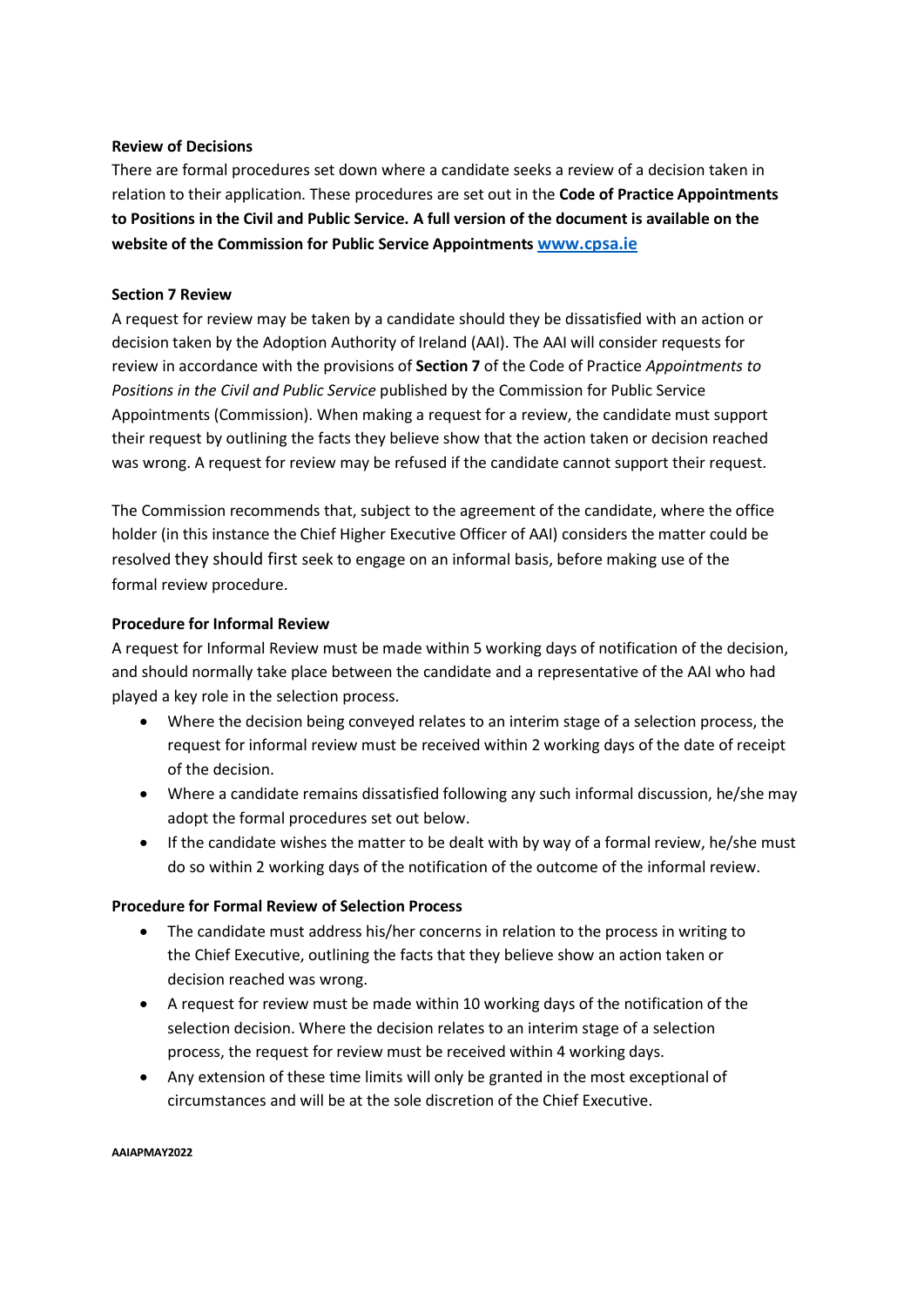The outcome must generally be notified to the candidate within 25 working days of receipt of the request for review.

## **Complaints Process**

A candidate may believe there was a breach of the Commission's Code of Practice by AAI that may have compromised the integrity of the decision reached in the appointment process. The complaints process enables candidates (or potential candidates) to make a complaint under **Section 8** to the Chief Higher Executive Officer of AAI in the first instance, and to the Commission for Public Service Appointments subsequently on appeal if they remain dissatisfied.

Allegations of a breach of the Code of Practice should be addressed in writing, and within a reasonable timeframe, to the Chief Higher Executive Officer in the first instance. The complainant must outline the facts that they believe show that the process followed was wrong. The complainant must also identify the aspect of the Code they believe has been infringed and enclose any relevant documentation that may support the allegation. A complaint may be dismissed if they the complainant cannot support their allegations by setting out how the Adoption Authority of Ireland has fallen short of the principles of this Code.

On receipt of a complaint AAI may determine to engage with the complainant on an informal basis.

## **Procedure for Formal Review of Selection Process**

- The candidate must address his/her concerns in relation to the process in writing to the Chief Executive, outlining the facts that they believe show an action taken or decision reached was wrong.
- A request for review must be made within 10 working days of the notification of the selection decision. Where the decision relates to an interim stage of a selection process, the request for review must be received within 4 working days.
- Any extension of these time limits will only be granted in the most exceptional of circumstances and will be at the sole discretion of the Chief Executive.
- The outcome must generally be notified to the candidate within 25 working days of receipt of the request for review.

There is no obligation on the AAI to suspend an appointment process while it considers a request for a review. Please note that where a formal review of a recruitment and selection process has taken place under Section 7 of this Code of Practice, a complainant may not seek a further review of the same process under Section 8, other than in the most exceptional circumstances that will be determined by the Commission at its sole discretion.

## **Candidates' Obligations**

Candidates must not:

- knowingly or recklessly provide false information
- canvass any person with or without inducements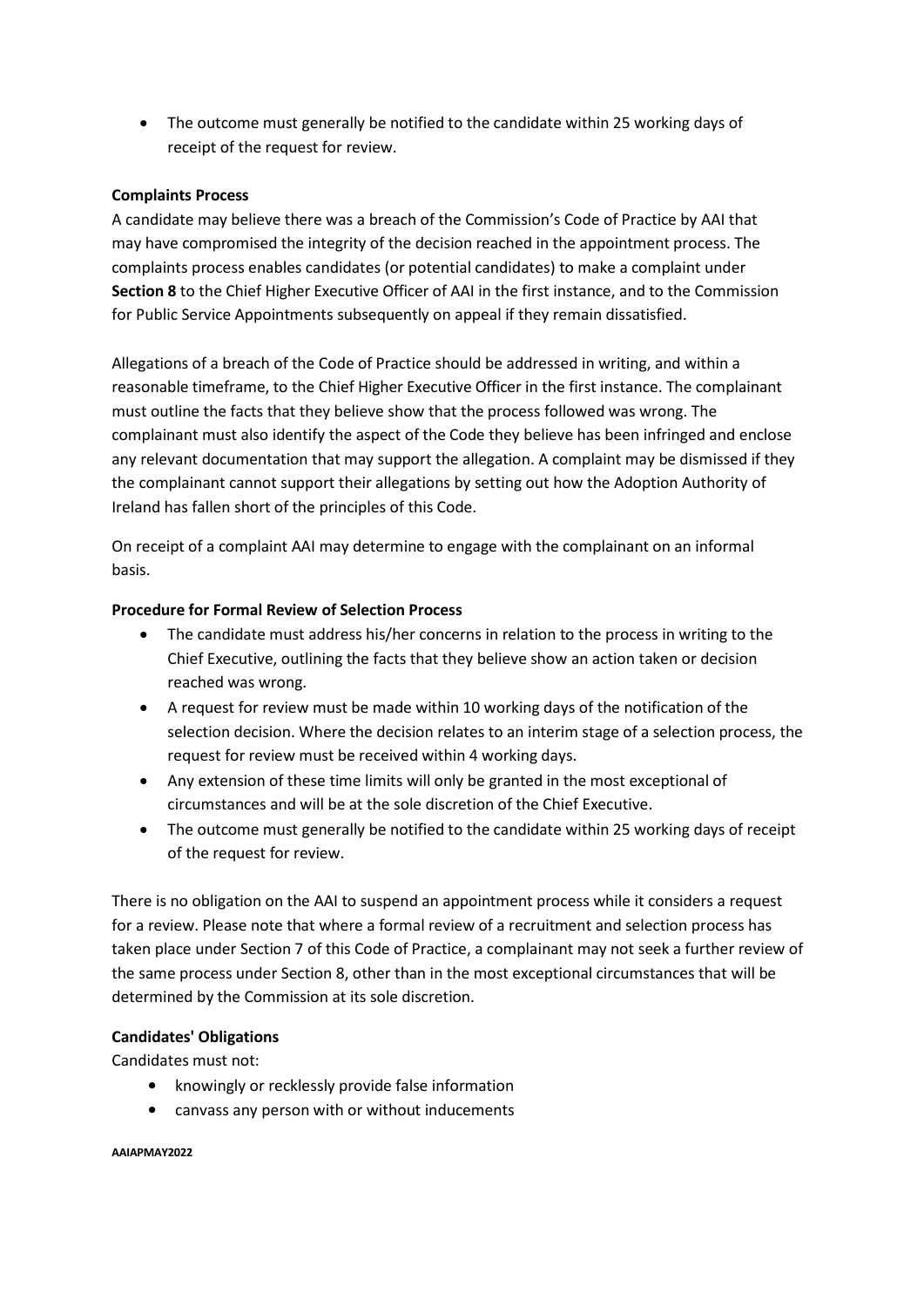- personate a candidate at any stage of the process
- interfere with or compromise the process in any way

It is important to remember that this is a competitive process for a role where integrity is paramount. Sharing information on the selection process, for example through social media or any other means, may result in you being disqualified from the competition.

A third party must not impersonate a candidate at any stage of the process.

*AAI Ireland is an equal opportunity employer and does not discriminate against individuals on the basis of gender, age, race, colour, nationality, ethnic or national origin, religion, marital status, family status, sexual orientation or disability.*